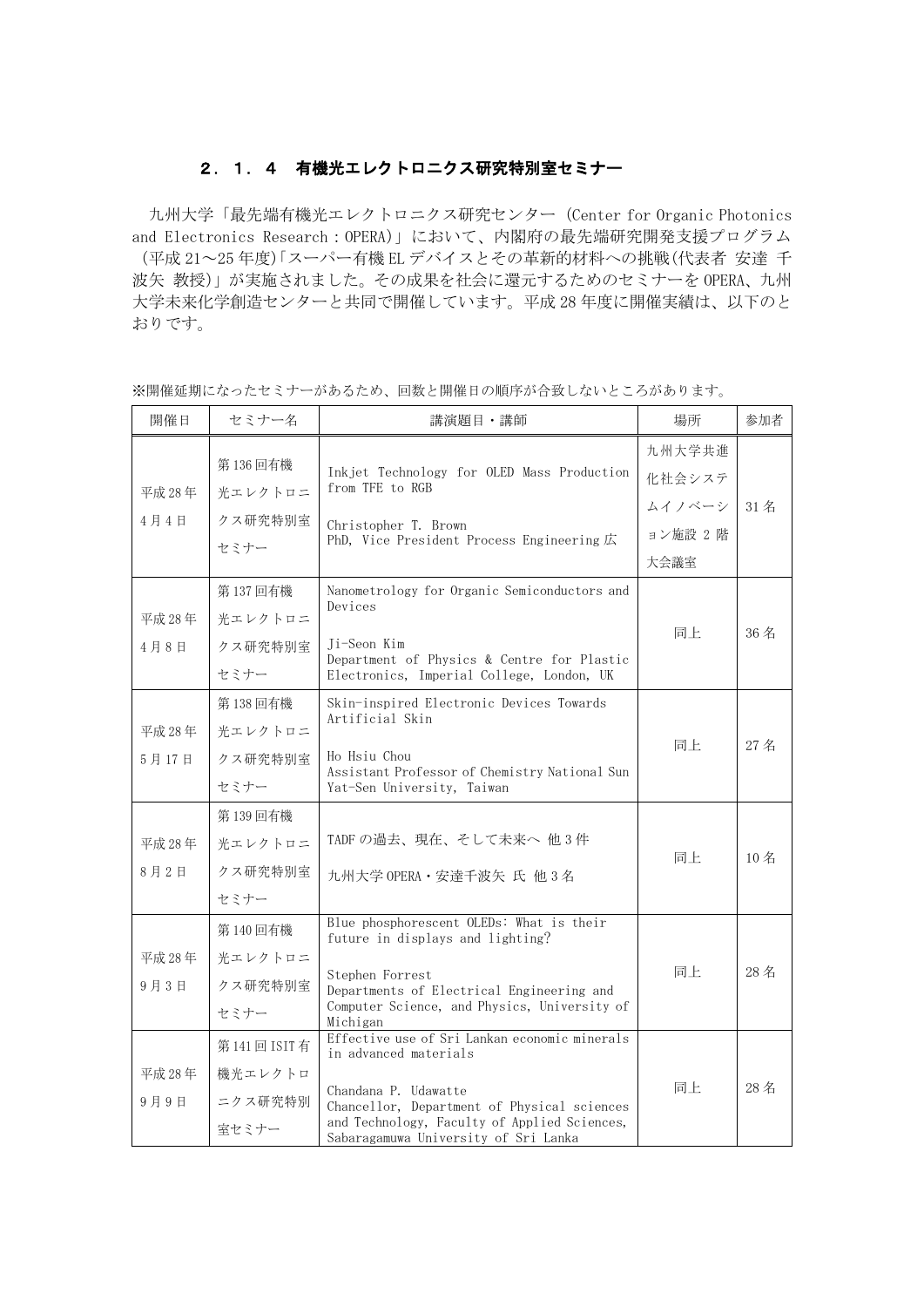|        | 第142回 ISIT 有 | Excited-State Non-Radiative Decay Processes<br>in Organic Optoelectronic Materials                            |    |     |
|--------|--------------|---------------------------------------------------------------------------------------------------------------|----|-----|
| 平成 28年 | 機光エレクトロ      | Xian-Kai Chen                                                                                                 |    |     |
| 9月26日  | ニクス研究特別      | Laboratory for Computational and Theoretical                                                                  | 同上 | 28名 |
|        | 室セミナー        | Chemistry of Advanced Materials, KAUST Solar<br>Center, King Abdullah University of Science<br>and Technology |    |     |
|        | 第143回 ISIT 有 | Organic semiconductor donor-acceptor                                                                          |    |     |
| 平成 28年 | 機光エレクトロ      | heterostructures                                                                                              |    |     |
| 10月7日  | ニクス研究特別      | Frank Schreiber                                                                                               | 同上 | 34名 |
|        | 室セミナー        | Institute of Applied Physics, University of<br>Tübingen, 72076 Tübingen, Germany                              |    |     |
|        | 第144回 ISIT 有 | 圧倒的なパフォーマンスを出す組織づくり<br>~全社員が主体性をもってリーダーシップを発                                                                  |    |     |
| 平成 28年 | 機光エレクトロ      | 揮するには~                                                                                                        |    |     |
| 11月2日  | ニクス研究特別      | ピョートル フェリークス グジバチ 氏                                                                                           | 同上 | 29名 |
|        | 室セミナー        | プロノイア・グループ株式会社 代表取締役<br>モティファイ株式会社 取締役・チーフサイエンティスト                                                            |    |     |
|        | 第145回 ISIT 有 | Delayed fluorescence as a tool to obtain<br>highly efficient OLED devices                                     |    |     |
| 平成 28年 | 機光エレクトロ      |                                                                                                               | 同上 | 30名 |
| 11月8日  | ニクス研究特別      | Przemyslaw Data<br>Durham University, Department of Physics,                                                  |    |     |
|        | 室セミナー        | Durham, United Kingdom                                                                                        |    |     |
|        | 第146回有機      | 分子認識化学に基づく有機トランジスタ型化学<br>センサの開発                                                                               |    |     |
| 平成 28年 | 光エレクトロニ      |                                                                                                               | 同上 | 34名 |
| 11月28日 | クス研究特別室      | 南 豪 氏<br>東京大学 生産技術研究所 物質・環境系部門講師                                                                              |    |     |
|        | セミナー         | 東大卓越研究員                                                                                                       |    |     |
|        | 第147回有機      | Next Generation AMOLED Display Manufacturing<br>Technologies                                                  |    |     |
| 平成 28年 | 光エレクトロニ      | G. Rajeswaran, Ph.D.                                                                                          | 同上 | 43名 |
| 12月2日  | クス研究特別室      | SID Fellow<br>Founder, Director & CEO                                                                         |    |     |
|        | セミナー         | Grantwood Technologies Inc. & Grantwood<br>Limited (HK)                                                       |    |     |
|        | 第148回有機      | Bifluorene Single Crystals with Extremely                                                                     |    |     |
| 平成 28年 | 光エレクトロニ      | Low-Threshold Amplified Spontaneous<br>Emission                                                               |    |     |
| 12月13日 | クス研究特別室      |                                                                                                               | 同上 | 38名 |
|        | セミナー         | Saulius Jursenas<br>Vilnius University                                                                        |    |     |
|        | 第150回有機      | グローバル社会で活躍するには                                                                                                |    |     |
| 平成 28年 | 光エレクトロニ      |                                                                                                               | 同上 | 21名 |
| 12月20日 | クス研究特別室      | 松田 憲幸 氏<br>ソースネクスト株式会社 代表取締役社長                                                                                |    |     |
|        | セミナー         |                                                                                                               |    |     |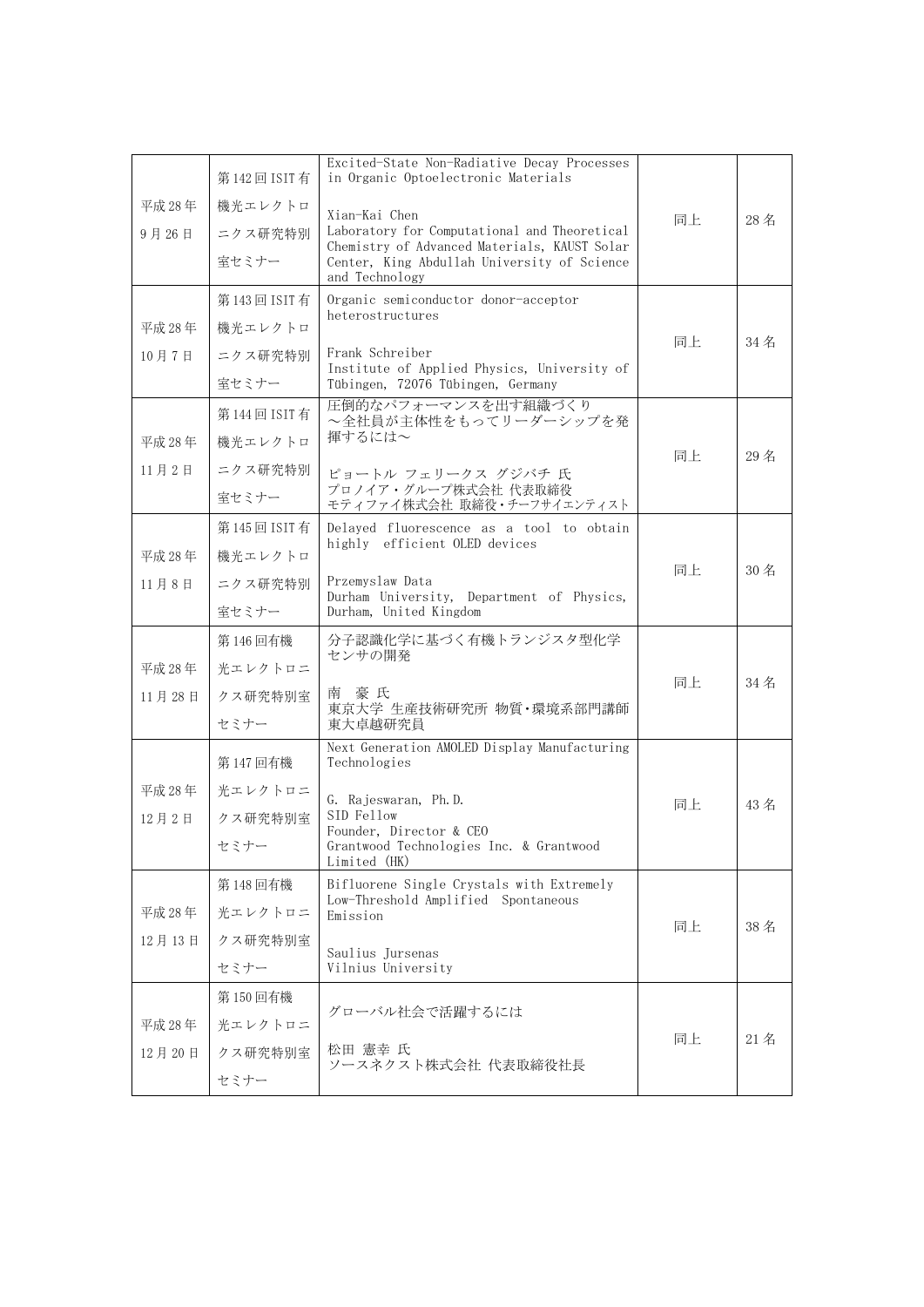| 平成 28年 | 第149回有機<br>光エレクトロニ | Electronic Plants ( 'E-Plants' ) - a New<br>Initiative Within Organic Bioelectronics                         |    |     |
|--------|--------------------|--------------------------------------------------------------------------------------------------------------|----|-----|
| 12月26日 | クス研究特別室            | Gábor Méhes                                                                                                  | 同上 | 33名 |
|        | セミナー               | Linköping University                                                                                         |    |     |
|        | 第151回有機            | Business Development Learning<br>New<br>from                                                                 |    |     |
| 平成 29年 | 光エレクトロニ            | experiences in DuPont                                                                                        | 同上 | 50名 |
| 1月18日  | クス研究特別室            | Ryuichi Hayashi                                                                                              |    |     |
|        | セミナー               | Shibaura Institute of Technologyersity                                                                       |    |     |
|        | 第152回有機            | Organic semiconductor donor-acceptor<br>heterostructurEasy observations of hydrous                           |    |     |
| 平成 29年 | 光エレクトロニ            | samples by SEM with NanoSuit method                                                                          | 同上 | 26名 |
| 2月2日   | クス研究特別室            | Yuji Hirai                                                                                                   |    |     |
|        | セミナー               | Lecturer / Doctor of Engineering<br>Chitose Institute of Science and Technology                              |    |     |
|        | 第153回有機            | Beating the Thermodynamic Limit:<br>Photo-Activation of n-Doping in Organic                                  |    |     |
| 平成 29年 | 光エレクトロニ            | Semiconductors                                                                                               | 同上 | 21名 |
| 2月3日   | クス研究特別室            | Antoine Kahn                                                                                                 |    |     |
|        | セミナー               | Department of Electrical Engineering,<br>Princeton University                                                |    |     |
|        |                    | Organic TADF Emitters for Light-Emitting<br>Electrochemical Cells                                            |    |     |
| 平成 29年 |                    | and Organic Light-Emitting Diodes                                                                            |    | 20名 |
| 1月31日  | 第154回有機            | Blue-Emitting Materials for Solid-State                                                                      |    |     |
|        | 光エレクトロニ            | Lighting                                                                                                     | 同上 | 25名 |
| 2月6日   | クス研究特別室            | Tales from the Supramolecular Photochemistry<br>Crypt                                                        |    |     |
|        | セミナー               | ※講師はいずれも                                                                                                     |    | 21名 |
| 2月10日  |                    | Eli Zvsman-Colman<br>Reader in Optoelectronic Materials, School of                                           |    |     |
|        |                    | Chemistry, University of St Andrews                                                                          |    |     |
|        | 第156回有機            | Self-assembled nanomaterials for flexible<br>photo-electronic polymer devices                                |    |     |
| 平成 29年 | 光エレクトロニ            | Cheolmin Park                                                                                                | 同上 | 21名 |
| 2月24日  | クス研究特別室            | Department Materials Science and Engineering,                                                                |    |     |
|        | セミナー               | Yonsei University, Seoul, Korea<br>Chemical Vapor Deposition Grown Perovskite                                |    |     |
|        | 第157回有機            | for Solar Cells/Modules and Light Emitting<br>Diodes                                                         |    |     |
| 平成 29年 | 光エレクトロニ            | Matthew Ryan Leyden                                                                                          | 同上 | 28名 |
| 2月27日  | クス研究特別室            | Researcher, Energy Materials and Surface                                                                     |    |     |
|        | セミナー               | Sciences Unit (Yabing Qi group)<br>Okinawa Institute of Science and Technology<br>Graduate University (OIST) |    |     |
|        | 第155回有機            | Self-assembled optical microcavities from                                                                    |    |     |
| 平成 29年 | 光エレクトロニ            | conjugated polymers and macromolecules                                                                       | 同上 | 22名 |
| 3月8日   | クス研究特別室            | Yohei Yamamoto<br>Associate Professor, Division of Materials                                                 |    |     |